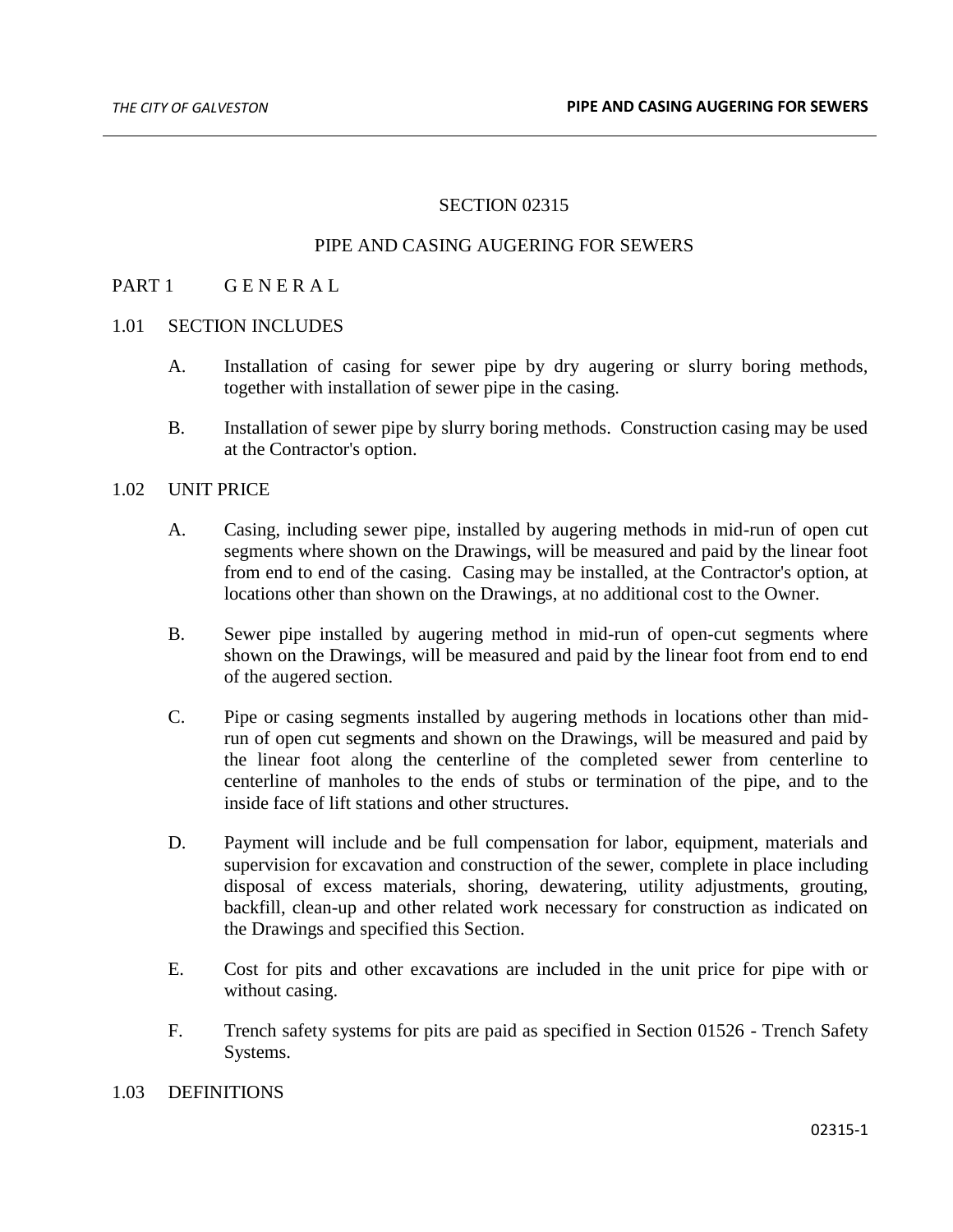- A. Augering means either "dry augering" or "slurry boring".
- B. Dry augering is jacking a casing while excavating the soil at the heading and transporting the spoil back through the casing by an otherwise uncased auger.
- C. Slurry boring is installing a casing or pipe by drilling a small diameter pilot hole, followed by reaming the bore to full diameter with the assistance of slurry or drilling fluids.

# 1.04 SUBMITTAL

- A. Make submittals in conformance with all sections and provisions of these specifications.
- B. For installation by augering, submit for review:
	- 1. Description of mechanized excavating equipment.
	- 2. Method of controlling line and grade.
	- 3. Grouting techniques to be used for filling annular void between sewer pipe and casing, and void between sewer pipe or casing and the ground, including equipment, pumping and injection procedures, pressure grout types, and mixes.
	- 4. Locations and dimensions of pits.
	- 5. Pit design and construction drawings.
	- 6. Identification of casings required and paid under the Contract and casings installed at the Contractor's option.
	- 7. Design of casings.
- C. Prepare auger pit and casing design submittals that are site specific. Have auger pit and casing design submittals signed and sealed by a qualified Professional Engineer registered in the State of Texas.
- D. Construction phase submittals shall include:
	- 1. Daily logs of augering and boring operations.
	- 2. Settlement monitoring data to meet the requirements of paragraph 3.06, Settlement Monitoring.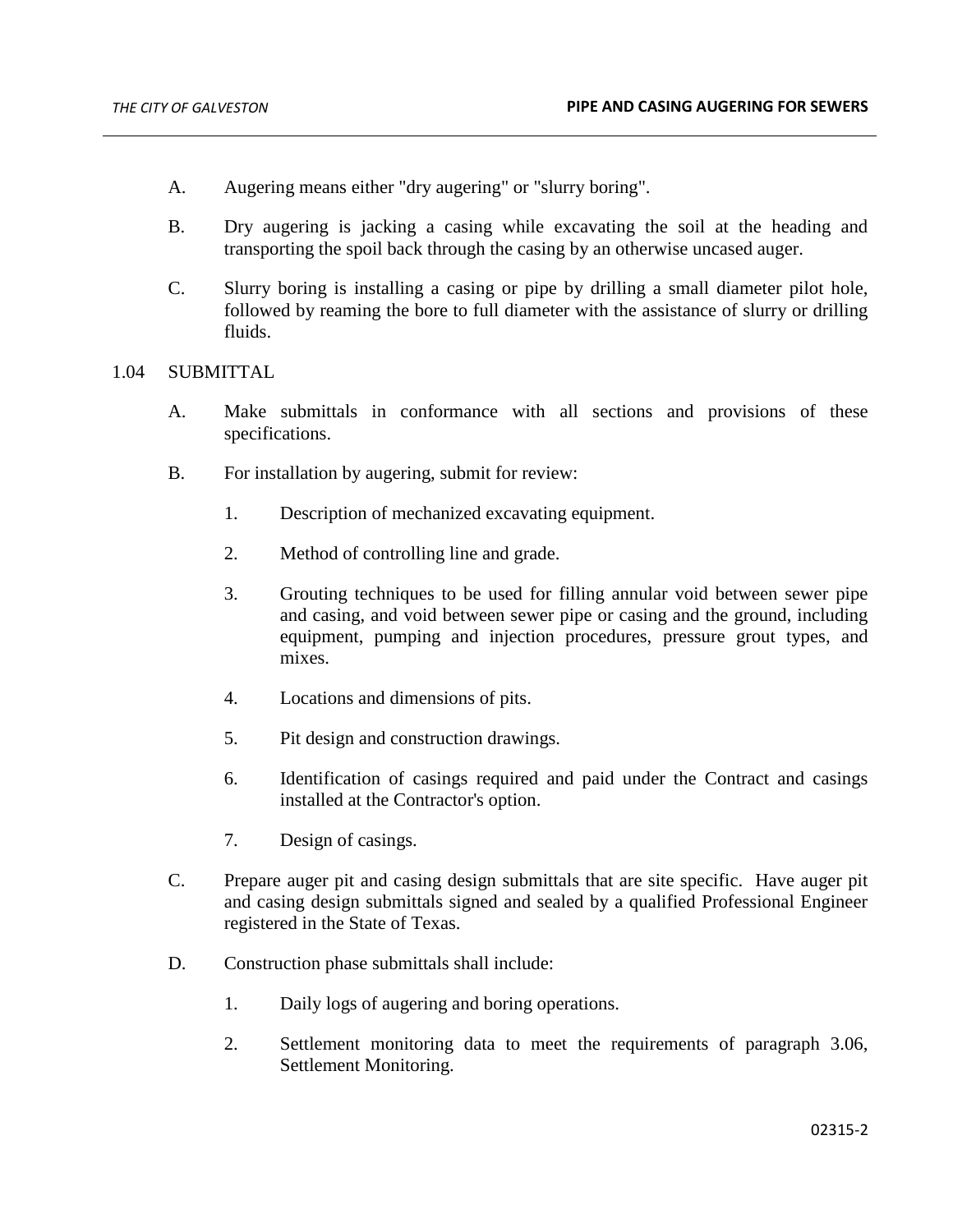3. Submit daily logs and settlement monitoring data within 5 days after the day of observation.

# 1.05 CRITERIA FOR DETERMINING CASING INSTALLATION LOADS

- A. Select and design casing pipe and pipe joints to carry the thrust of jacks or loads due to the pulling mechanism in combination with overburden, earth and hydrostatic loads. Select casings for dry augering to withstand the action of the auger without damage.
- B. Use Cooper E-80 locomotive loading distributions as criteria for railroad crossings in accordance with AREA's specifications for culverts. In the design, account for additive loadings due to multiple tracks.
- C. Use H-20 vehicle loading distributions as criteria for truck loading in accordance with AASHTO.
- D. When not specifically indicated on the Drawings, select casing diameter to permit practical installation (including skids if applicable) and grouting.

#### PART 2 PRODUCTS

#### 2.01 MATERIALS

- A. Provide casing pipe which is straight, circular in section, uncoated, welded steel pipe, manufactured in accordance with AWWA C 200.
- B. Provide sewer pipe in accordance with Section 02730 Gravity Sanitary Sewers.
- C. Provide restrained-joint sewer pipe when installing sewer pipe in slurry bored holes by a pull-back method.
- D. Supply grout as specified in Section 02330 Tunnel Grout.

# PART 3 EXECUTION

### 3.01 LOCATION AND SIZE OF AUGER PITS

A. Show the location of auger pits on the auger pit construction drawings. Locate auger pits for slurry boring so that the distance between pits is no greater than 80 feet; and for dry augering not more than 120 feet apart, unless shown otherwise on plans.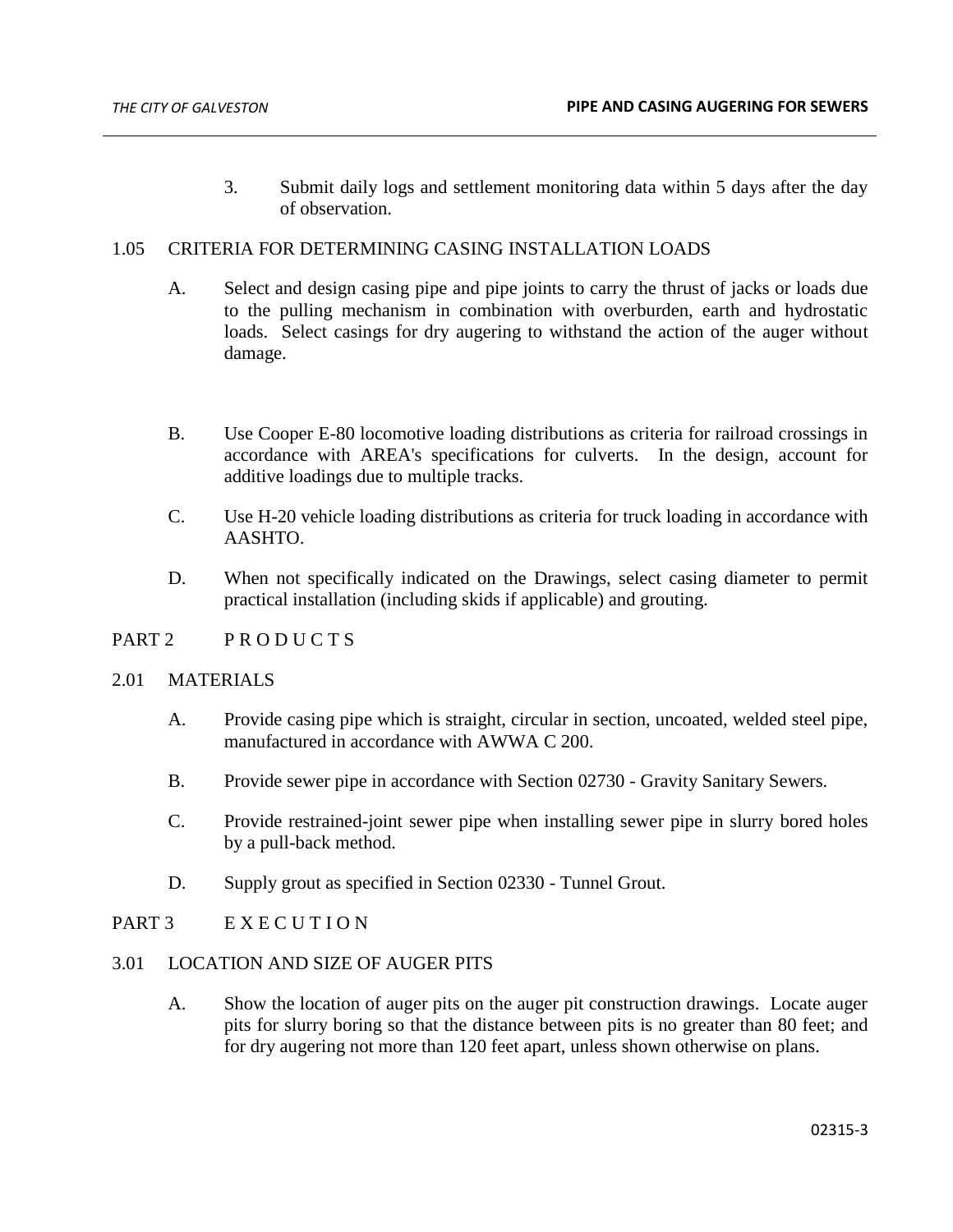- B. Where possible, locate auger pits and associated work areas to avoid blocking driveways and cross streets and to minimize disruption to business and commercial interests. Avoid auger pit locations near areas identified as potentially contaminated.
- C. Make size adequate for construction of any structures indicated on the Drawings. Provide adequate room to meet Contractor's operational requirements for augering.
- D. Provide a portable concrete traffic barrier around the periphery of the pit, meeting applicable safety standards. Properly maintain the barrier throughout the period the pit remains open. Angle traffic barriers in the direction of the lane flow; do not place barriers perpendicular to on-coming traffic
- E. Provide a full cover or other security fencing for each access pit in which there is no construction activity or which is unattended by Contractor's personnel.

# 3.02 DRY AUGERING OF CASING

- A. Provide jacks, mounted on a frame or against a backstop, of a capacity suitable for forcing the excavating auger and casing through the soil conditions to be encountered. Operate jacks so that even pressure is applied to the casing.
- B. Provide steerable front section of casing to allow vertical grade adjustments. Provide a water level or other means to allow monitoring of the grade elevation of the auger casing.
- C. Bentonite slurry may be used to lubricate the casing during installation. The use of water to facilitate removal of spoil is permitted; however, water jetting for excavation of the soil is not allowed when jacking casing.
- D. Tolerances from lines and grades shown on the Drawings for gravity sewer pipe installed in casing are plus or minus 6 inches in horizontal alignment, and slope shall be at least the design grade or greater if approved by the Owner.

# 3.03 SLURRY BORING OF CASING OR PIPE

- A. Drill a small diameter pilot hole and check for line and grade at the receiving end. Redrill the pilot hole if the bored pipe does not meet specified tolerances.
- B. Using the pilot hole as a guide, bore a larger diameter hole of sufficient size for pipe or casing installation. Water jetting is not permitted.
- C. Bentonite slurry may be used to maintain a stable hole and furnish lubrication for pipe or casing installation.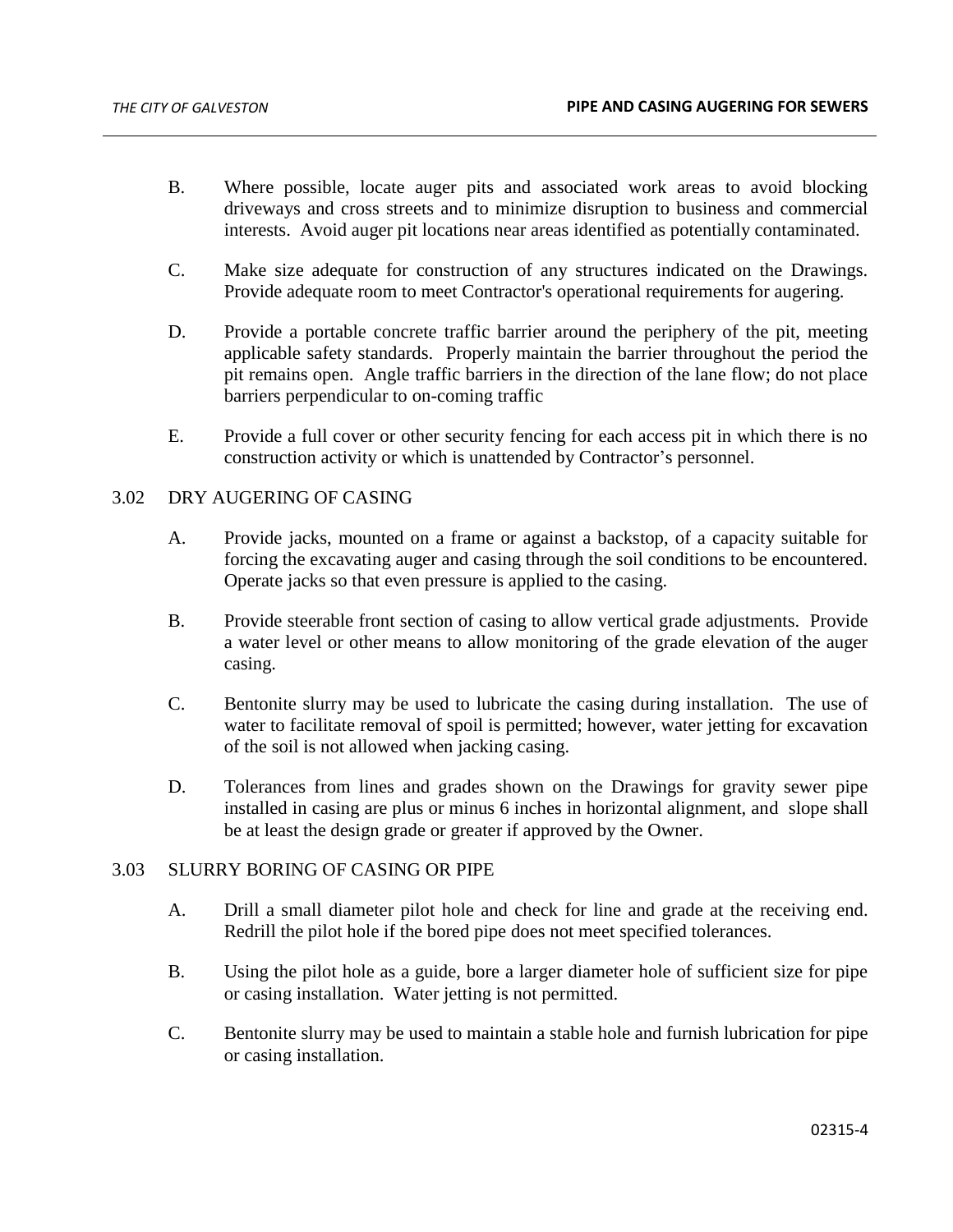- D. Tolerances from lines and grades shown on the Drawings for the installed sewer pipe are plus or minus 6 inches in horizontal alignment and slope shall be at least the design grade or greater if approved by the Owner.
- E. Completely fill the annular space between the sewer pipe and the surrounding soil or casing with grout, without displacing the pipe during the grouting operation.

# 3.04 SEWER PIPE IN CASING

A. Grout the annular void between sewer pipe and any casing from end to end of the casing. Block and brace the sewer pipe to prevent movement during grout placement and to maintain specified line and grade. Grout as specified in Section 02330 - Tunnel Grout.

# 3.05 SETTLEMENT MONITORING (IF REQUIRED)

- A. Monitor the ground surface elevation along the length of the augering operation. Locate and record settlement monitoring points with respect to construction baseline and elevations. Record elevations to an accuracy of 0.01 feet for each monitoring point location. Establish monitoring points at locations and by methods that protect them from damage by construction operations, tampering, or other external influences. As a minimum, locate survey points as follows:
	- 1. For road crossings. Centerline and each shoulder
	- 2. Railroads. Track subbase at centerline of each track.
	- 3. Utilities and Pipelines. Directly above and 10 feet before and after the utility or pipeline intersection.
	- 4. Long bores under improved areas such as pavements. Ground surface elevations must be recorded on the centerline ahead of augering operations at locations not to exceed 50 feet apart (including points located for roads, railroads, utilities and pipelines), or at least three locations per augering drive.
- B. Reading Frequency and Reporting. Take settlement survey readings:
	- 1. Prior to the auger excavation reaching the point.
	- 2. After the auger reaches the monitoring point in plan.
	- 3. After grouting of the ground supporting pipe or casing is complete.
- C. Immediately report to the Owner's Representative any movement, cracking, or settlement which is detected.